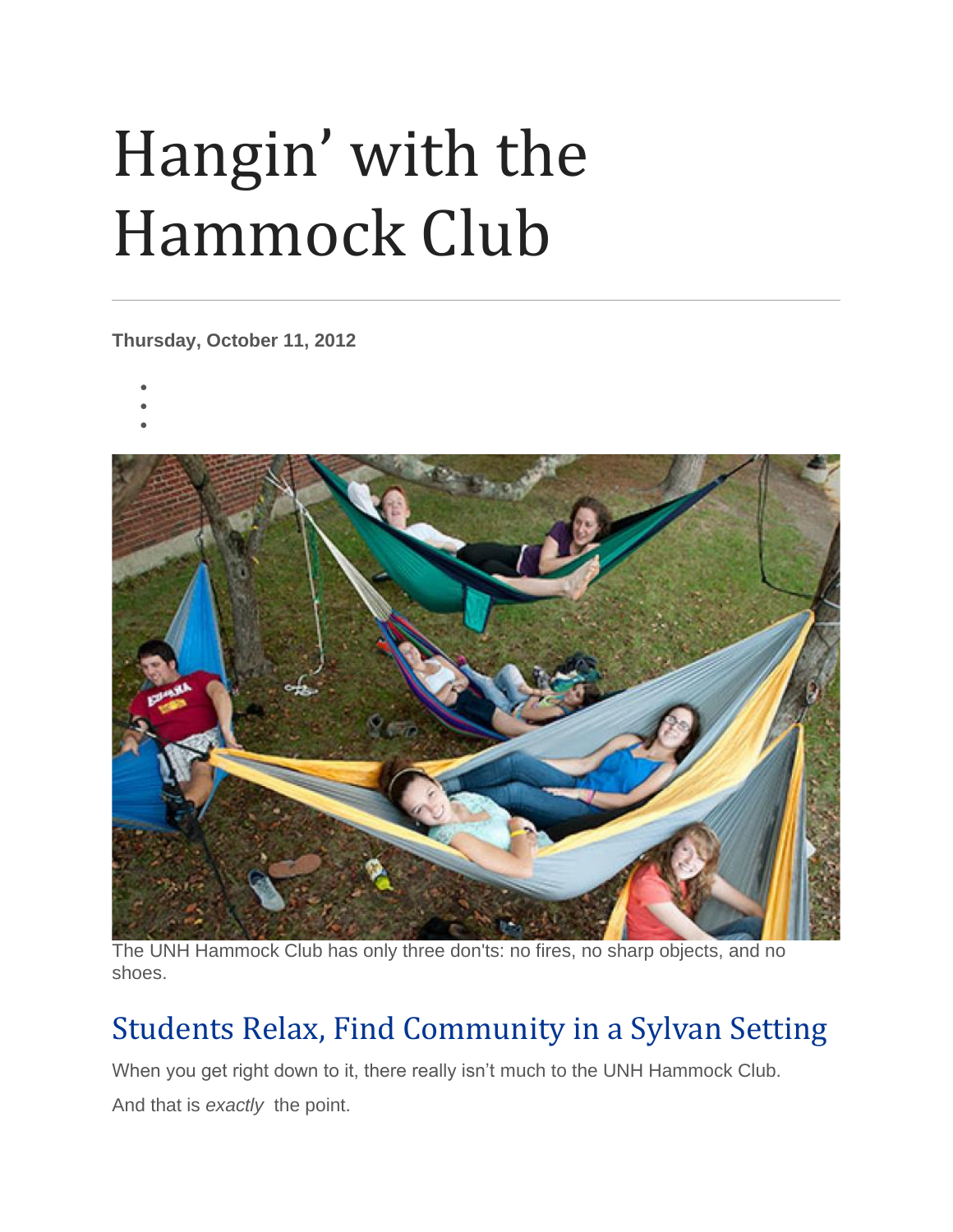In fact, members of the UNH Hammock Club will tell you that their big – and maybe only – goal is to find a couple trees with sturdy limbs (preferably close to the ground), string up their colorful hammocks and hang out.

Then, just swing gently in the breeze. Watch an hour drift idly by. Chat quietly. Solve the world's problems. Share a few funny stories. Think about life. Or, just zone out, reveling in having created such a comfortable, calming space in their busy day-to-day routines in college.

Although "the hammies" may be known for hanging out, they're no slackers. The range of majors they pursue spans the UNH curriculum, and many fit demanding sports, volunteer work, and jobs around their demanding academic schedules.

"Everyone needs a chance to step out of the fast lane for a while and just hang out," say Molly Bulger, a member of the Cycling team and club co-founder. "You know, it's so easy to get over-involved and not take any time to reflect. To think about where you've been, where you are now and where you're going."

When a dozen or more of the "hammies" gather, passersby can't help but notice and smile.

"Hammock Club? Where do I sign up!?" shouts one harried looking passerby, seeming as though he could use the break as he rushes off to class.

The club started on a lark when Bulger and her friend and UNH classmate Theresa Conn visited each other on Cape Cod in the summer of 2011 and browsed around a hammock shop. They daydreamed about taking hammocks to UNH, then finding cool spots to hang out around campus, then forming a hammock club – heck, an entire hammock hanging out movement that could sweep the nation!

Indeed, it seems to be catching on.

"This is the best advertising," says Conn, hanging out with about a dozen other club members in front of Devine Hall. "People see us and they're like, 'Hey, cool! We want to do that! ' "

The club has nearly 60 members now, and about a dozen meet at outdoors sites around campus to hang out each week. Upcoming organizational meetings are in the Memorial Union Building, room 302, on Oct. 17, Oct. 31, Nov. 14, and Dec. 5. Members also organize road trips, and recent ones have included camping and hiking in the White Mountains, a visit to downtown Keene, and afternoon trips to nearby Pawtuckaway State Park. Members also get a deal on hammocks through Trek Light Gear, of Boulder, CO.

The club is one of more the 130 student organizations recognized at UNH. Requiring at least seven student members, the clubs must have a "common purpose in alignment with the mission of the University of New Hampshire." And as the Hammock Club's official constitution states, its purpose is to promote "recreation, relaxation and community building."